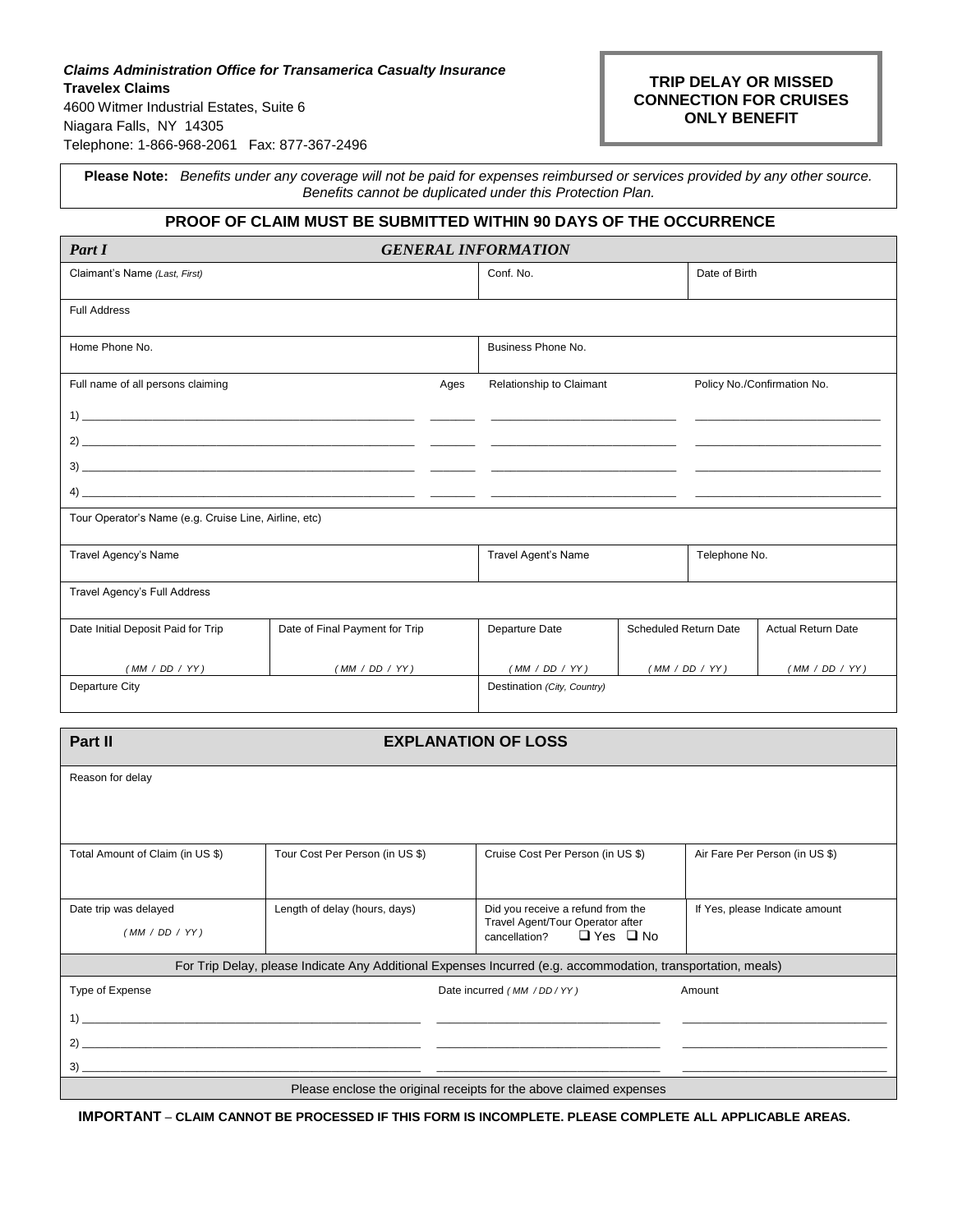| <b>EXPLANATION OF LOSS CONTINUED - MISSED CONNECTION FOR CRUISES ONLY BENEFIT</b> |                                             |                                                                                                                         |                                                                   |  |
|-----------------------------------------------------------------------------------|---------------------------------------------|-------------------------------------------------------------------------------------------------------------------------|-------------------------------------------------------------------|--|
| Scheduled number of nights on Trip                                                | Number of nights missed due to the<br>Delay | Was the Interruption/Delay caused<br>by the Common Carrier? (i.e. Airline,<br>$\Box$ Yes $\Box$ No<br>Cruise Line, etc) | If Yes, was any<br>compensation received?<br>$\Box$ Yes $\Box$ No |  |
| If Yes, please explain or indicate amount (in US \$)                              |                                             | Name of Airline on which you returned home or rejoined Trip                                                             |                                                                   |  |
| Point of departure                                                                |                                             | Destination                                                                                                             |                                                                   |  |
| Date returned home or rejoined Trip                                               | Was this the lowest fare available?         | Was a substitute flight provided by<br>the Tour Operator/Airline?                                                       | Did you receive a credit for future<br>travel?                    |  |
| (MM / DD / YY)                                                                    | $\Box$ Yes $\Box$ No                        | $\Box$ Yes $\Box$ No                                                                                                    | $\Box$ Yes $\Box$ No                                              |  |
| Is the original unused return ticket<br>enclosed?                                 | If Not, Please Explain                      |                                                                                                                         |                                                                   |  |
| $\Box$ Yes $\Box$ No                                                              |                                             |                                                                                                                         |                                                                   |  |
|                                                                                   |                                             |                                                                                                                         |                                                                   |  |
|                                                                                   |                                             |                                                                                                                         |                                                                   |  |
|                                                                                   |                                             |                                                                                                                         |                                                                   |  |
|                                                                                   |                                             |                                                                                                                         |                                                                   |  |
|                                                                                   |                                             |                                                                                                                         |                                                                   |  |

#### IF THE DELAY WAS CAUSED BY THE COMMON CARRIER, PLEASE ATTACH WRITTEN NOTIFICATION FROM THE COMMON CARRIER REGARDING CANCELLATION OR PROVIDE DETAILS REGARDING DELAY AND TIMES.

| Part III                                                                                                    | <b>OTHER COVERAGE</b>                                                                  |                        |  |
|-------------------------------------------------------------------------------------------------------------|----------------------------------------------------------------------------------------|------------------------|--|
| Did you purchase any portion of your trip<br>on a Credit Card?<br>$\Box$ Yes $\Box$ No                      | If Yes, name and type of Credit Card (e.g. Visa Gold card)                             |                        |  |
| Do you have any other Insurance Coverage/Plans?<br>(e.g. Travel, Credit Cards, etc)<br>$\Box$ Yes $\Box$ No | Has your loss been reported to any other<br>Insurance Company?<br>$\Box$ Yes $\Box$ No | If Yes, which Company? |  |
| 1) Name of Insurance Company                                                                                | Policy No.                                                                             | Telephone No.          |  |
| Address of Insurance Company                                                                                |                                                                                        |                        |  |
| 2) Name of Insurance Company                                                                                | Policy No.                                                                             | Telephone No.          |  |
| Address of Insurance Company                                                                                |                                                                                        |                        |  |

# **I DECLARE THAT THE ABOVE INFORMATION IS TRUE, COMPLETE AND CORRECT.**

*I/We authorize any other insurance plan, under which I/We have coverage, to disclose information as may be necessary or to make payment in respect of my/our claim to Transamerica Casualty Insurance Company directly. I/We also authorize Transamerica Casualty Insurance Company to disclose to any other Plan, under which I/We have coverage, any and all information as may be necessary with respect to my/our claim.*

. .

. .

Signature of Insured/Claimant **Date** *(MM/DD/YY)* **Date** *(MM/DD/YY)* 

Signature of Insured/Claimant **Date** *(MM/DD/YY)* **Date** *(MM/DD/YY)*